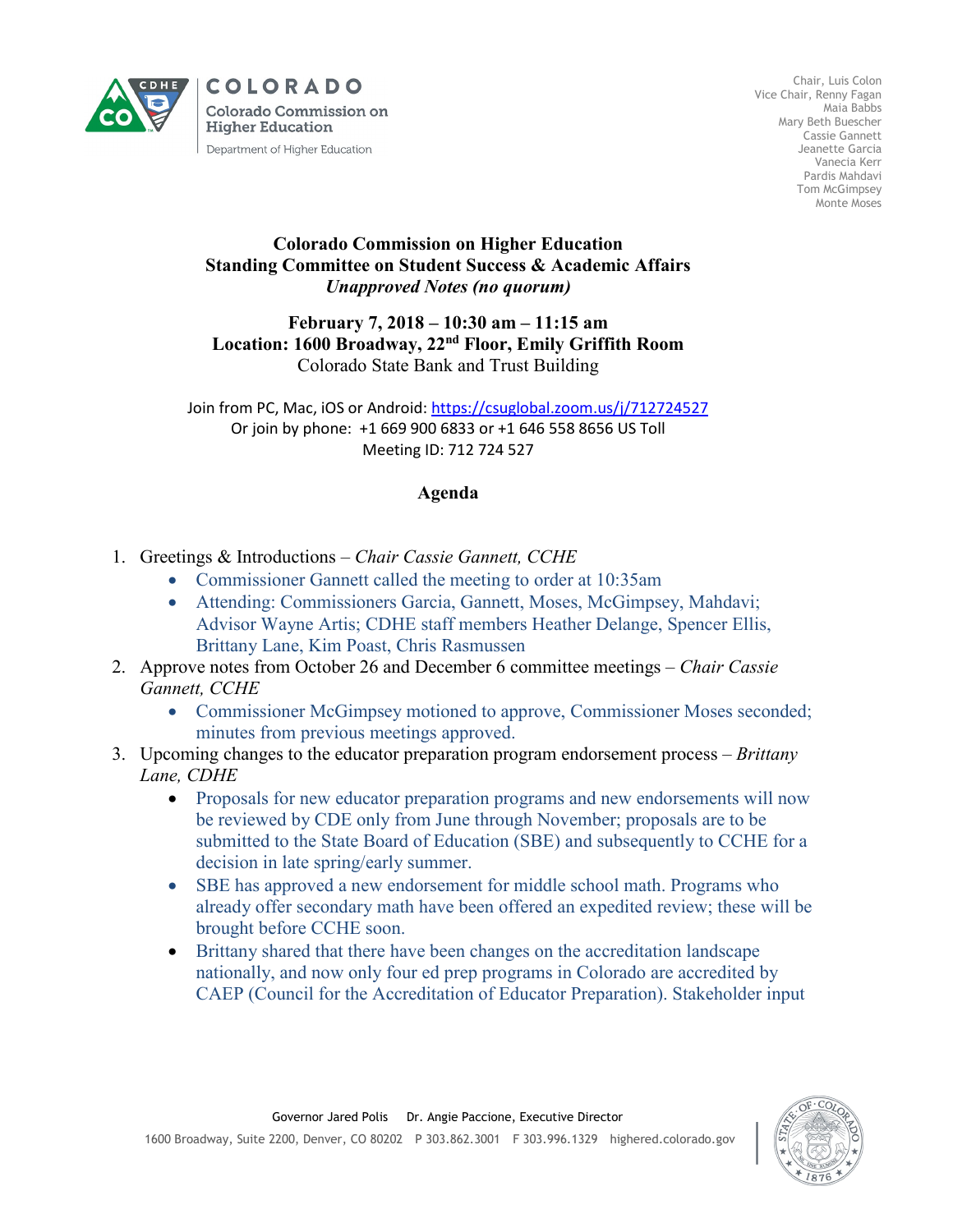is being sought to update and revise the CCHE Educator Preparation Policy [\(CCHE Policy I.P\)](https://highered.colorado.gov/Publications/Policies/Current/i-partp.pdf)

- 4. CCHE Business Meeting Agenda Item Preview
	- a. Open Educational Resources Initiative Update (*Spencer Ellis, CDHE*)
	- Spencer gave an update on the list of recommended grantees, highlighting some proposals and the total number \$550,000 of funding. It was noted that the OER Council attempted to fund as many qualified proposals as possible, and institutions behind proposals that were not funded were offered travel support/professional development funds.
	- Spencer noted Open Education Week (March 4-8) and took recommendations for an OER champion from the Commission; Commissioner Mahdavi volunteered and will with Spencer regarding engaging others in this work.
	- Spencer noted a statewide Open Textbook Network training and conference will be held May 30-31. There will be a forthcoming announcement to create the Affordability and Open Ambassadors program for IHE faculty and staff, will be trained over the same dates in May.
	- Spencer will follow up with Commissioner Garcia to connect her with Pueblo area grant recipients and will provide the standing committee with OER-related policy examples from other states.
	- b. Commission Policy I, L: Statewide Transfer and gtPathways Policy (*Chris Rasmussen, CDHE*)
	- The full Commission will be presented with a proposal to revise this policy to 1) incorporate 2018 statutory changes regarding institutional obligations in transfer; 2) clarify GT-Pathways categories, competencies, and requirements; 3) align with other changes in statute and CCHE policy, including the Prior Learning Assessment policy.
	- The standing committee discussed how institutions will be held accountable for treating transfer students differently from native students within statewide transfer agreements, and how we can better inform students of their rights and institutions of their obligations.
	- There was discussion about how "total time to degree" is operationalized in the policy to align with the intentions of the General Assembly, and to allow for apples-to-apples comparisons in determining whether an institution has violated the policy; Chris proposed the language "for comparison and evaluative purposes, a presumption exists that a transfer student and a native student must 'demonstrate substantially similar enrollment patterns' in determining whether a potential statutory violation has occurred relative to 'total time to receive a degree'".
	- c. Community College Bachelor of Science in Nursing Programs (*Kim Poast and Chris Rasmussen, CDHE*)
		- i. Update on development and implementation efforts
		- ii. GT-Pathways curricular waiver request
	- The full Commission will be presented with an update on BSN program development at 7 community colleges following HB 18-1086, and with an associated request by the Colorado Community College System for a waiver from